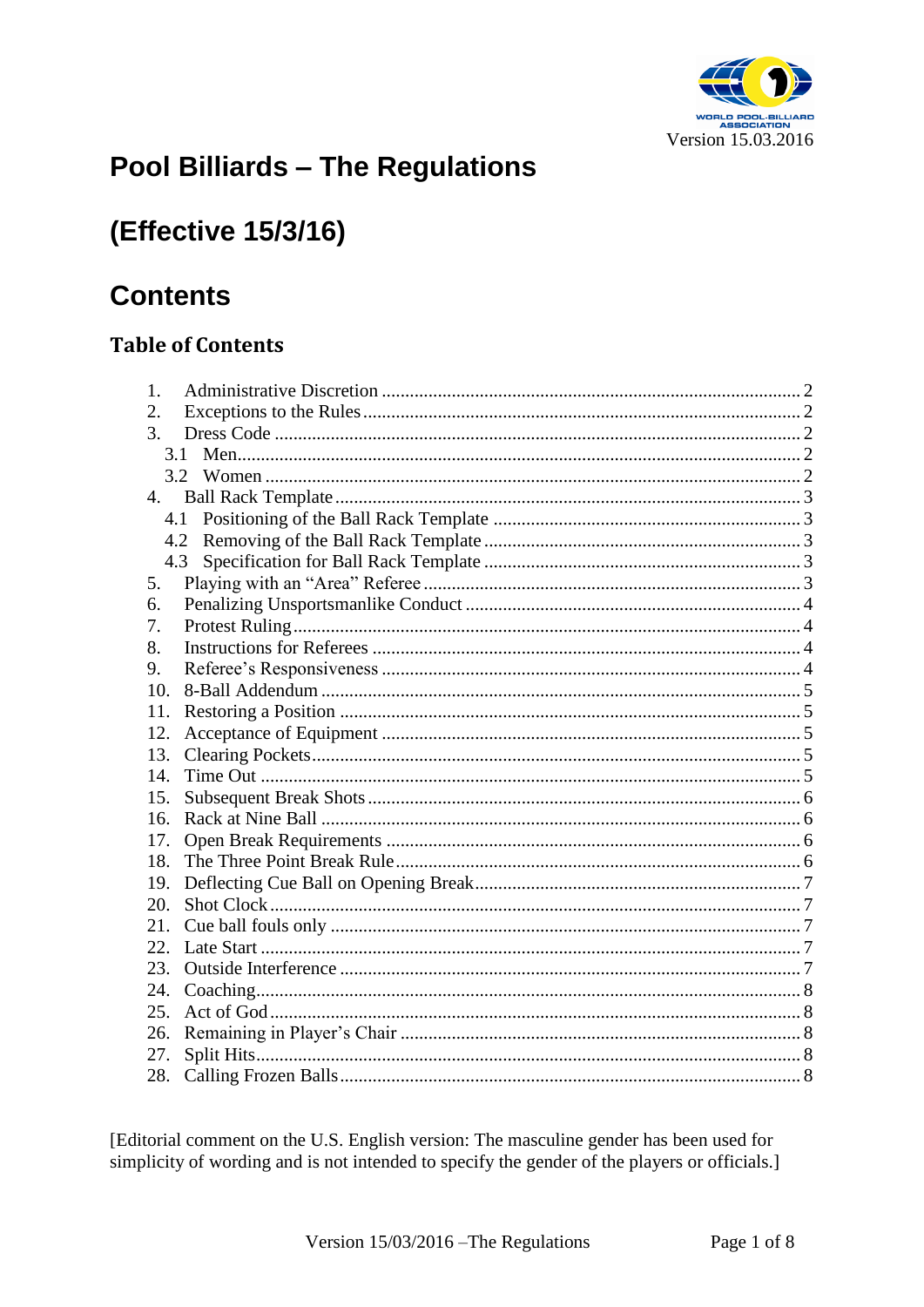

# <span id="page-1-0"></span>**1. Administrative Discretion**

These regulations address dress requirements, protests, scheduling issues, and other items that are not part of the actual Rules of Play but need to be regulated for the individual event. Some aspects of applying the regulations vary from tournament to tournament, such as the number of sets in a match and who breaks after the first rack at nine ball. The management of an event is entitled to enforce regulations for the event. These Regulations do not have the same force as the Rules; the Rules have priority.

#### <span id="page-1-1"></span>**2. Exceptions to the Rules**

The actual Rules of Play may not be altered unless a specific waiver is issued by the WPA Sports Director or other WPA official for the individual event. A written explanation of any rules change should be made available at the players' meeting.

#### <span id="page-1-2"></span>**3. Dress Code**

Each player's attire must always meet the level of the competition and be clean, proper and in good condition. If an athlete is unsure about the legality of his attire, the athlete should approach the tournament director before the match and ask whether the attire is legal. The tournament director has the final say with regards to the legality of attire. In exceptional circumstances, the director may permit a player to compete in violation of the dress code e.g. when airline luggage has been misplaced. A player may be disqualified for dress code violation.

If there is no announcement before the event, the WPA dress code is assumed. The following are the current requirements for World Championship and World Tour events.

#### <span id="page-1-3"></span>**3.1 Men**

Men may wear either a long sleeve shirt and button-down vest or a regular collared shirt or polo shirt of any color. Shirt or polo shirt must be tucked in. It must be in a good condition and clean. No T-shirts are allowed. The shirt must have at least a short sleeve.

Dress pants will be clean and in good condition and may be of any color. Denim/blue jeans of any color are forbidden even though a jeans design is allowed.

Shoes must be elegant dress shoes that fit in the outfit. Sneakers and sandals are not allowed. Sports shoes with a dark top of leather or leather-like material are allowed but are subject to the tournament director's discretion.

#### <span id="page-1-4"></span>**3.2 Women**

Women may wear a shirt, an elegant top, a dress, a blouse or a polo shirt which is covering the shoulders. T-shirts are not permitted.

Dress pants will be clean and in good condition and may be of any color. Denim/blue jeans of any color are forbidden even though a jeans design is allowed. Female athletes may wear a skirt which must cover the knees.

Shoes must be elegant dress shoes that fit in the outfit. Sneakers and sandals are not allowed. Sports shoes with a dark top of leather or leather-like material are allowed but are subject to the tournament director's discretion.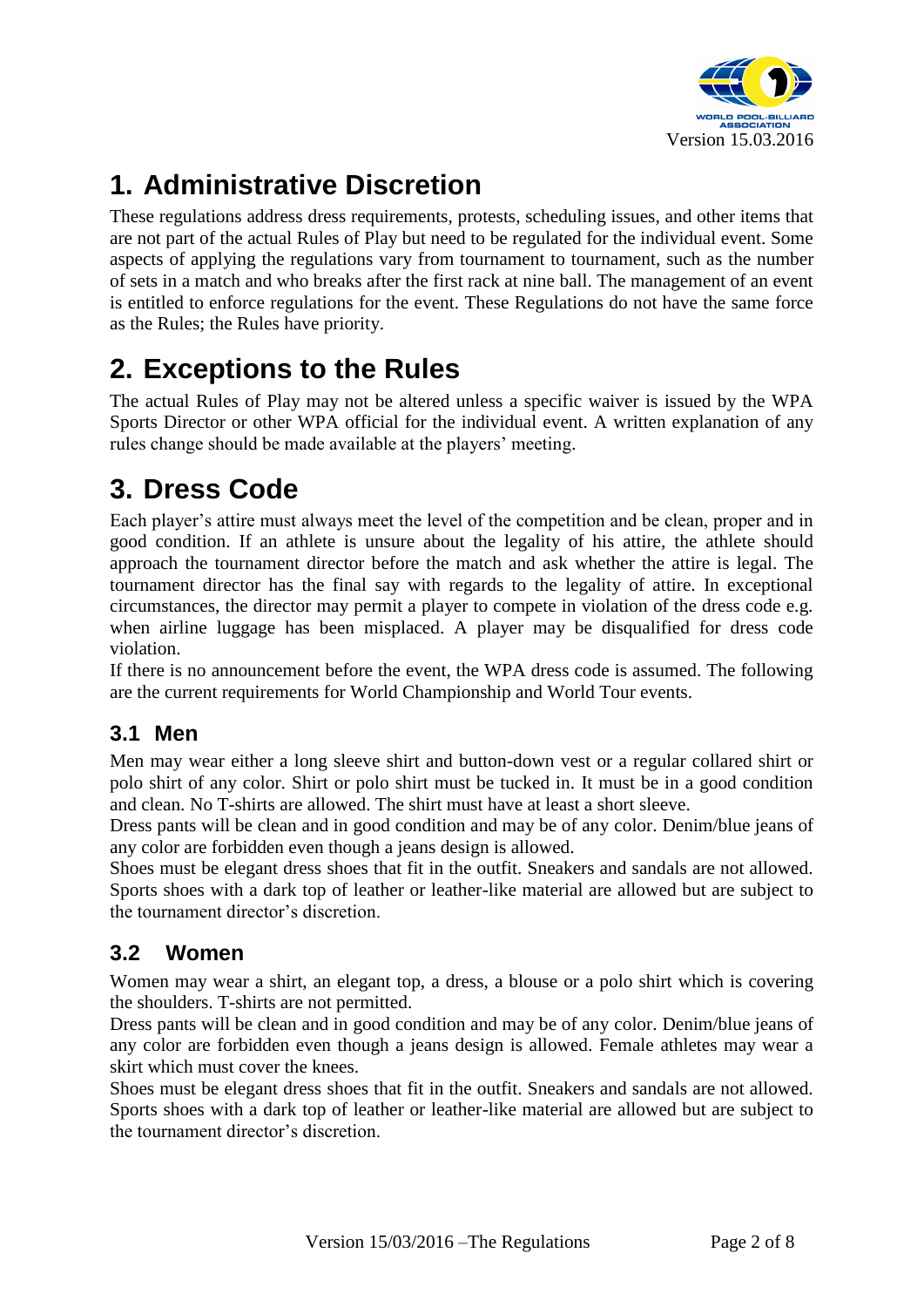

## <span id="page-2-0"></span>**4. Ball Rack Template**

The Ball Rack Template can be used for the disciplines: 8-ball, 9-ball and 10-ball. In 14/1 it´s not allowed to use the Ball Rack Template.

#### <span id="page-2-1"></span>**4.1 Positioning of the Ball Rack Template**

The table must be marked before the tournament has started. A Vertical line must be drawn for the positioning of the Ball Rack Template. This line must be long enough to pass through the top and bottom holes on the Ball Rack Template.

#### <span id="page-2-2"></span>**4.2 Removing of the Ball Rack Template**

After the break, the Ball Rack Template must be removed by the referee from the table as soon as possible without disturbing any of the balls. If a referee is not present and there are balls obstructing the removal of the Ball Rack Template, the opponent must be the one to remove the Ball Rack Template. If there are no obstructions, the player at the table may remove the Ball Rack Template without the opponent interfering.

With or without a referee present, the Ball Rack Template can only be removed if not more than 2 balls are an obstruction in its removal. Exception to this rule applies if 1 or more balls are frozen and obstructing the removal, in this case the Ball Rack Template stays in place until such time that the frozen balls are no longer an obstacle in the removal of the Ball Rack Template.

With the removal of the Ball Rack Template, the referee or opponent may use markers in the form of ball markers or chalk blocks which are at their disposal to mark the obstructing balls. The Ball Rack Template must be placed in its required spot away from the playing area including the rails and the balls placed back into their original position.

#### <span id="page-2-3"></span>**4.3 Specification for Ball Rack Template**

Ball Rack template should be made of a plastic material, no thicker than 0.14 mm and shouldn't affect the table in any way. Template may not be glued on the playing surface.

#### <span id="page-2-4"></span>**5. Playing with an "Area" Referee**

It may be that a tournament is being played with "area" referees who are each responsible for several tables and there is no referee constantly at each table. In this case, the players are still expected to observe all the rules of the game. The recommended way to conduct play in this situation is as follows.

The non-shooting player will perform all of the duties of the referee. If, prior to a particular shot, the shooting player feels that his opponent will not be able to properly judge the shot, he should ask the area referee to watch the shot. The non-shooting player may also ask for such attention if he feels that he is unable or is unwilling to rule on the shot. Either player has the power to suspend play until he is satisfied with the way the match is being refereed.

If a dispute arises between two players in an unrefereed match, and the area referee is asked to make a decision without having seen the cause of the dispute, he should be careful to understand the situation as completely as possible. This might include asking trusted witnesses, reviewing video tapes, or reenacting the shot. If the area referee is asked to determine whether a foul occurred and there is no evidence of the foul except the claim of one player while the other player claims that there was no foul, then it is assumed that no foul occurred.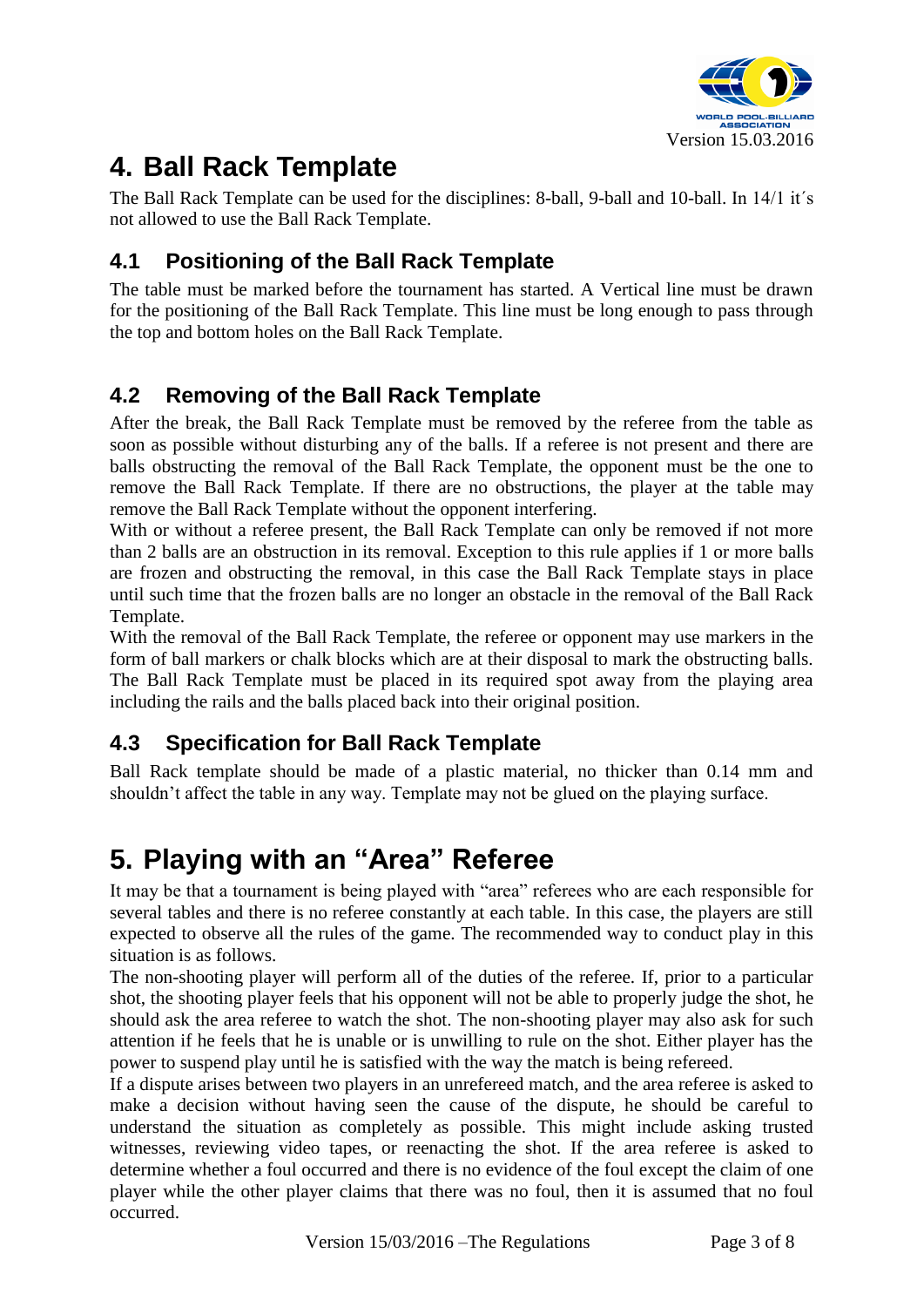

## <span id="page-3-0"></span>**6. Penalizing Unsportsmanlike Conduct**

The rules and regulations give the referee and other officials considerable latitude in penalizing unsportsmanlike conduct. Several factors should be considered in such decisions, including previous conduct, previous warnings, how serious the offense is, and information that the players may have been given at the Players' Meeting at the start of the tournament. In addition, the level of competition may be considered since players at the top levels can be expected to be fully familiar with the rules and regulations, while relative beginners may be unfamiliar with how the rules are normally applied.

# <span id="page-3-1"></span>**7. Protest Ruling**

If a player needs a decision to be taken, the first person to be contacted is the referee. The referee will form his decision by all means that seem suitable to him. If the player wants to protest against that ruling, he may contact the head referee and after that the tournament director. In any regular tournament, the tournament director's decision is binding and final. In the WPA World Championships, there may be a further appeal to the WPA Sports Director, if he is present. A deposit of \$100 from the protestor is required for such an appeal and it will be forfeited in case of an adverse final decision.

A player is allowed to ask for a reconsideration of a factual decision by the referee only one time. If he asks for reconsideration of the same matter a second time, it will be treated as unsportsmanlike conduct.

#### <span id="page-3-2"></span>**8. Instructions for Referees**

The referee will determine all matters of fact relating to the rules, maintain fair playing conditions, call fouls, and take other action as required by these rules. The referee will suspend play when conditions do not permit fair play. Play will also be suspended when a call or ruling is being disputed. The referee will announce fouls and other specific situations as required by the rules. He will answer questions as required by the rules on matters such as foul count. He must not give advice on the application of the rules, or other points of play on which he is not required by the rules to speak. He may assist the player by getting and replacing the mechanical bridge. If necessary for the shot, the referee or a deputy may hold the light fixture out of the way.

When a game has a three-foul rule, the referee should note to the players any second foul at the time that it occurs and also when the player who is on two fouls returns to the table. The first warning is not required by the rules but is meant to prevent later misunderstandings. If there is a scoreboard on which the foul count is visible to the players, it satisfies the warning requirement.

## <span id="page-3-3"></span>**9. Referee's Responsiveness**

The referee shall answer players' inquiries regarding objective data, such as whether a ball will be in the rack, whether a ball is behind the head string, what the count is, how many points are needed for a victory, if a player or his opponent is on a foul, what rule would apply if a certain shot is made, etc. When asked for a clarification of a rule, the referee will explain the applicable rule to the best of his ability, but any misstatement by the referee will not protect a player from enforcement of the actual rules. The referee must not offer or provide any subjective opinion that would affect play, such as whether a good hit can be made on a prospective shot, whether a combination can be made, or how the table seems to be playing, etc.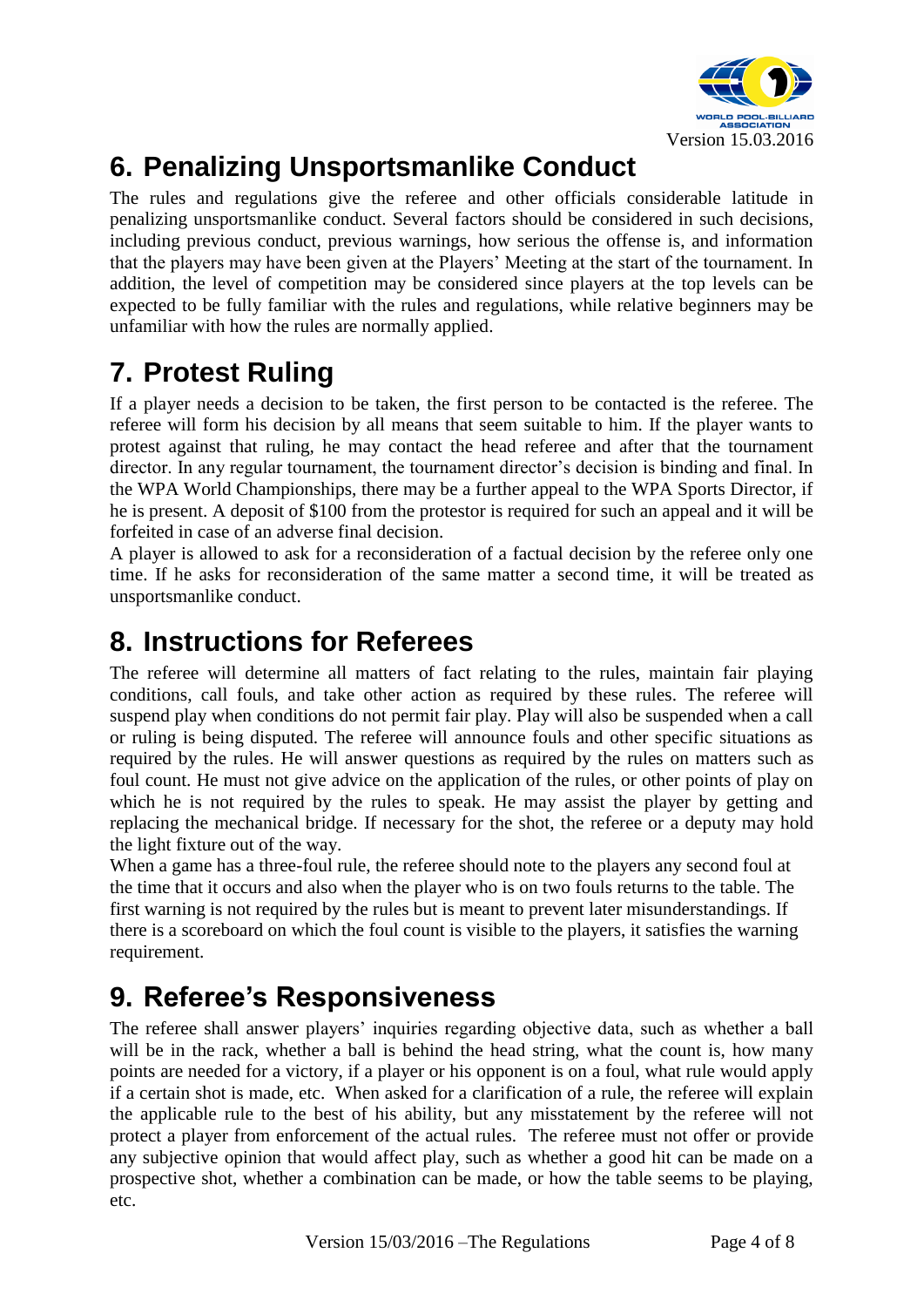

## <span id="page-4-0"></span>**10. 8-Ball Addendum**

If the groups have been determined and the player mistakenly shoots at and pockets a ball of the opponent's group, the foul must be called before he takes his next shot. Upon recognition by either player or the referee that the groups have been reversed, the rack will be halted and will be replayed with the original player executing the break shot.

### <span id="page-4-1"></span>**11. Restoring a Position**

In any case a position of balls needs to be amended it is solely the referee's duty and responsibility to perform this task. He may form his opinion by any means he considers appropriate at the time. He may consult one or both players on that, however, the particular player's opinion is not binding and his judgment can be amended. Each involved player has the right to dispute the referee's judgment just once, but after that it is the referee's discretion to restore the ball or balls.

## <span id="page-4-2"></span>**12. Acceptance of Equipment**

After the tournament or a particular match has been started, the player has no right to question the quality or legality of any equipment provided by the Tournament Organizer unless supported by the referee or the tournament director; any protests must be made beforehand.

## <span id="page-4-3"></span>**13. Clearing Pockets**

For the ball to be considered pocketed, it must meet all the requirements described in Rule 8.3 Ball Pocketed. Although the task of clearing pockets of balls lies within the referee's description of duties, the ultimate responsibility for any occurrence of fouls as a result of such misadministration always rests with the shooter. If the referee is absent, for example in the case of an area referee, the shooter may perform this duty himself, providing he makes his intention clear and obvious to the opponent.

### <span id="page-4-4"></span>**14. Time Out**

Unless specified otherwise by the tournament organizer, each player is allowed to take one time out of five minutes during matches played over 9 (for eight ball) and 13 (for nine ball and ten ball) games. If matches are shorter there is no time out. To exercise his right to a time out the player must: (1) inform the referee of his intention and, (2) make sure the referee is aware of the fact and marks it on the score sheet and, (3) make sure the referee marks the table for suspended play. (The standard procedure will be to place a cue stick on the table.)

The opponent must remain seated as during normal play; should he involve himself in an action other than standard match-playing activities it will be considered exercising his time out and no further time out will be allowed.

The time out at eight ball and nine ball is taken between racks and play is suspended.

At 14.1, the time out begins between racks; and the player at the table may continue his inning should the opponent decide to take his time out. If the non-shooter takes a time out, he must make sure there is a referee to supervise the table during his absence; otherwise he has no right to protest against any misplay by the player at the table.

The player taking the time out should remember that his actions must be within the spirit of the game and if he acts otherwise, he is subject to a penalty under the Unsportsmanlike Conduct.

If a player is suffering from a medical condition, the tournament director may choose to adjust the number of time outs.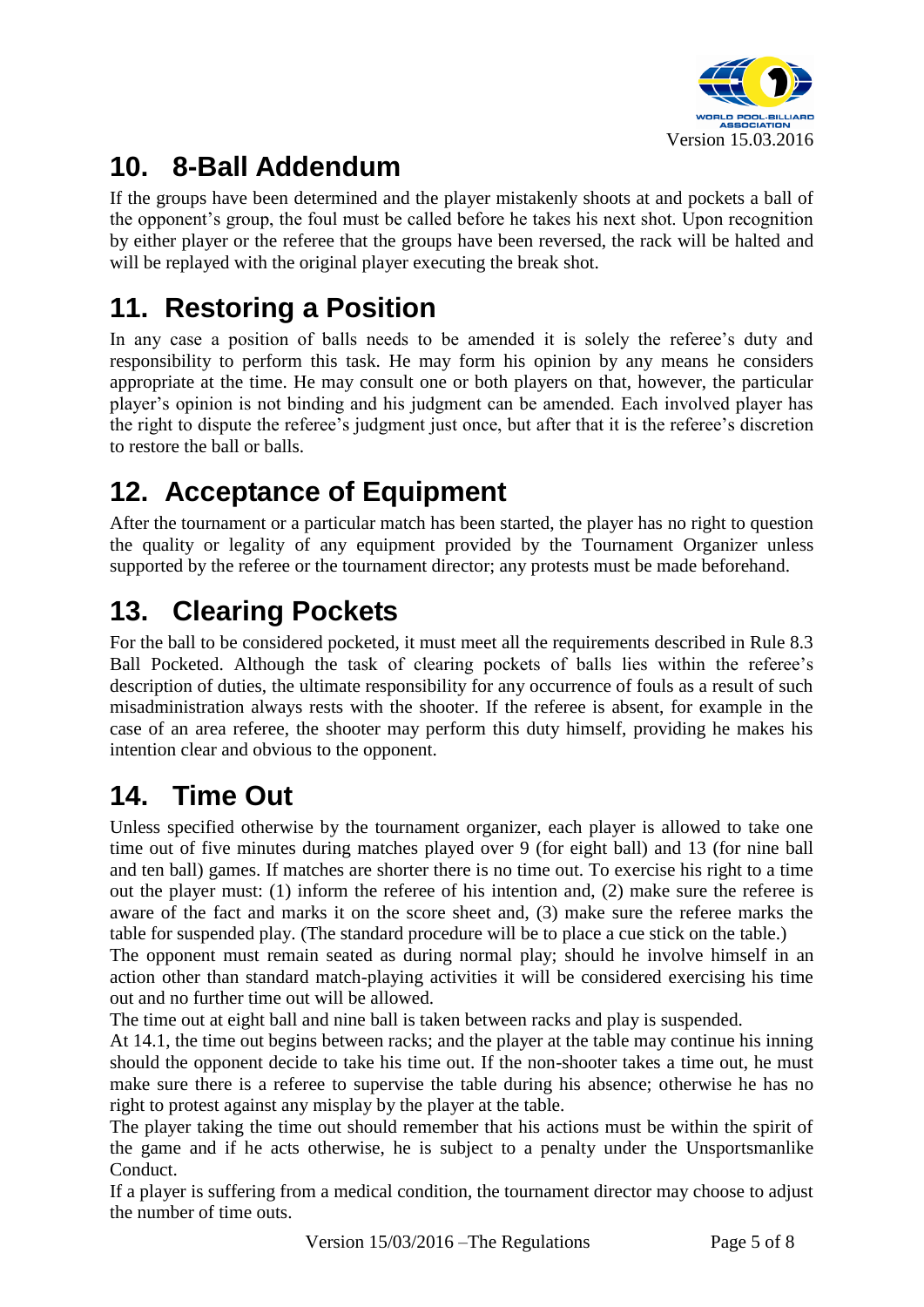

## <span id="page-5-0"></span>**15. Subsequent Break Shots**

For deciding who will break in racks after the first, in games such as nine ball, the tournament management may choose a procedure different from the standard one listed in the Rules. For example, the winner may break or the players may alternate "serves" of three consecutive breaks.

#### <span id="page-5-1"></span>**16. Rack at Nine Ball**

As stated in Rule 2.2, balls other than the one and nine are placed randomly in the rack and should not be set in any particular order during any rack. If the referee is not racking, and a player believes that his opponent is intentionally placing balls within the rack, he may bring this to the attention of a tournament official. If the tournament official determines that the player is intentionally positioning balls in the rack, the player will be given an official warning to refrain from doing so. Once warned, should the player continue with intentional positioning of balls in the rack, he shall be penalized for unsportsmanlike conduct.

### <span id="page-5-2"></span>**17. Open Break Requirements**

The tournament management may set additional requirements on the break shot on games that require an "open" break such as nine ball or ten ball. For example, it may be required to place the cue ball for the break shot within one or several restricted areas behind the head string ("break box").

### <span id="page-5-3"></span>**18. The Three Point Break Rule**

(1) On the break shot, a minimum of three object balls must either be pocketed, or touch the head string line, or a combination of both. For example, if one object ball is pocketed, then at least two object balls must touch the head string line; or if two object balls are pocketed, then at least one object ball must touch the head string line.

To touch the head string line means that the edge of the object ball must reach (break) the string line.

(2) If a player fails to meet the requirements in (1), but otherwise makes a legal break, the incoming player has the choice to accept the tables as is, or hand the shot back to his opponent.

(3) In accepting the table as is, the incoming player is not permitted to play a "push-out", he must play a legal shot to the ball on.

(4) If the table is handed back to the breaker, the breaker is permitted to play a push-out. If so, his opponent will then have the choice to either play the shot, or hand it back.

(5) If a player fails to meet the requirements of (1), but otherwise makes a legal break and pockets the 9 ball, the 9 ball is reposted before the next shot is played.

The three point rule must be present on all WPA ranking 9-ball events, together with tapping or ball rack.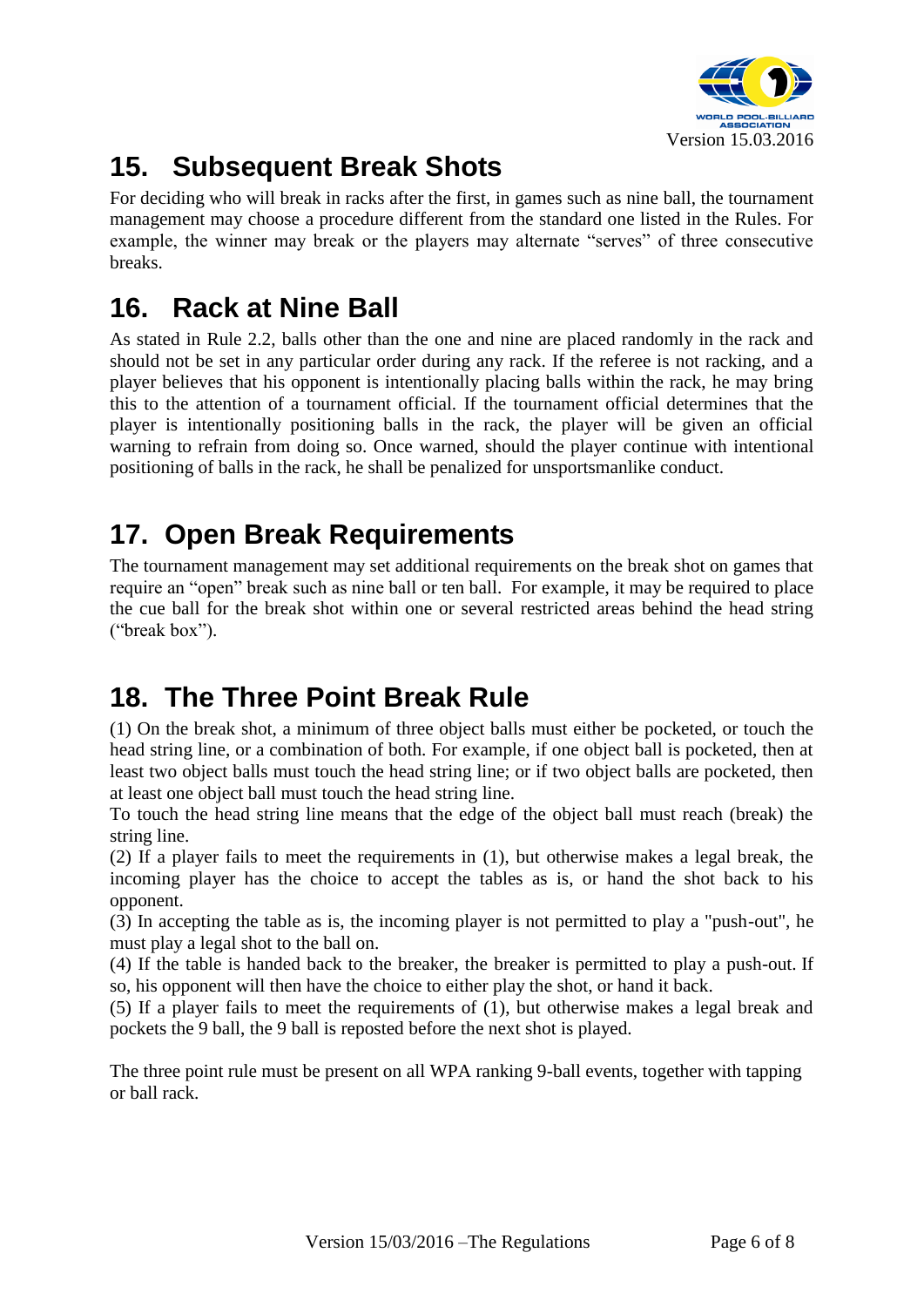

# <span id="page-6-0"></span>**19. Deflecting Cue Ball on Opening Break**

It may be that the player miscues on a break shot and tries to prevent the cue ball from following its normal path by deflecting it with his cue stick or by some other means. This practice and other similar practices are absolutely forbidden under the unsportsmanlike conduct rule, Rule 6.16(b). Players must never intentionally touch any ball in play except with a forward stroke of the cue tip on the cue ball. The penalty for such a foul will be determined by the referee according to the unsportsmanlike conduct guidelines in Rule 6.16.

#### <span id="page-6-1"></span>**20. Shot Clock**

A shot clock may be requested at any time during a match by a tournament official or either player involved in that match. The tournament director or other appointed official decides whether to use a shot clock or not. Should a shot clock be introduced, both players will be "on the clock" and there will be an official timekeeper for the duration of the match. As a recommendation, players will have 35 seconds per shot with a warning when 10 seconds remain. Each player will be allowed one 25-second extension during each rack. The shot clock will be started when all balls come to rest, including spinning balls. The shot clock will end when the cue tip strikes the cue ball to initiate a stroke or the when player's time expires from the shot clock. If a player runs out of time, it will be a standard foul. After the opening shot the time cap may be extended but cannot exceed the 60 seconds.

### <span id="page-6-2"></span>**21. Cue ball fouls only**

If there is no referee presiding over a match, it may be played using cue ball fouls only. That is, touching or moving any ball other than the cue ball would not be a foul unless it changes the outcome of the shot by either touching another ball or having any ball, including the cue ball, going through the area originally occupied by the moved ball. If this does not happen, then the opposing player must be given the option of either leaving the ball where it lies or replacing the ball as near as possible to its original position to the agreement of both players. If a player shoots without giving his opponent the option to replace, it will be a foul resulting in cue ball in hand for the opponent.

#### <span id="page-6-3"></span>**22. Late Start**

Players must be at the table and ready to play their assigned match at the appointed match time. If a player is late for his appointed match time, he will have fifteen minutes to report to his assigned table ready to play or he will lose the match. It is recommended to announce after five minutes a first call for the player, after ten minutes a second call and after fourteen minutes a final "one minute" warning. A stricter requirement may be used for repeat offenders.

#### <span id="page-6-4"></span>**23. Outside Interference**

See Rule 1.9, Outside Interference. The referee should ensure that interference is prevented, for example by a spectator or a player on an adjacent table, and may suspend play as needed. Interference may be physical or verbal.